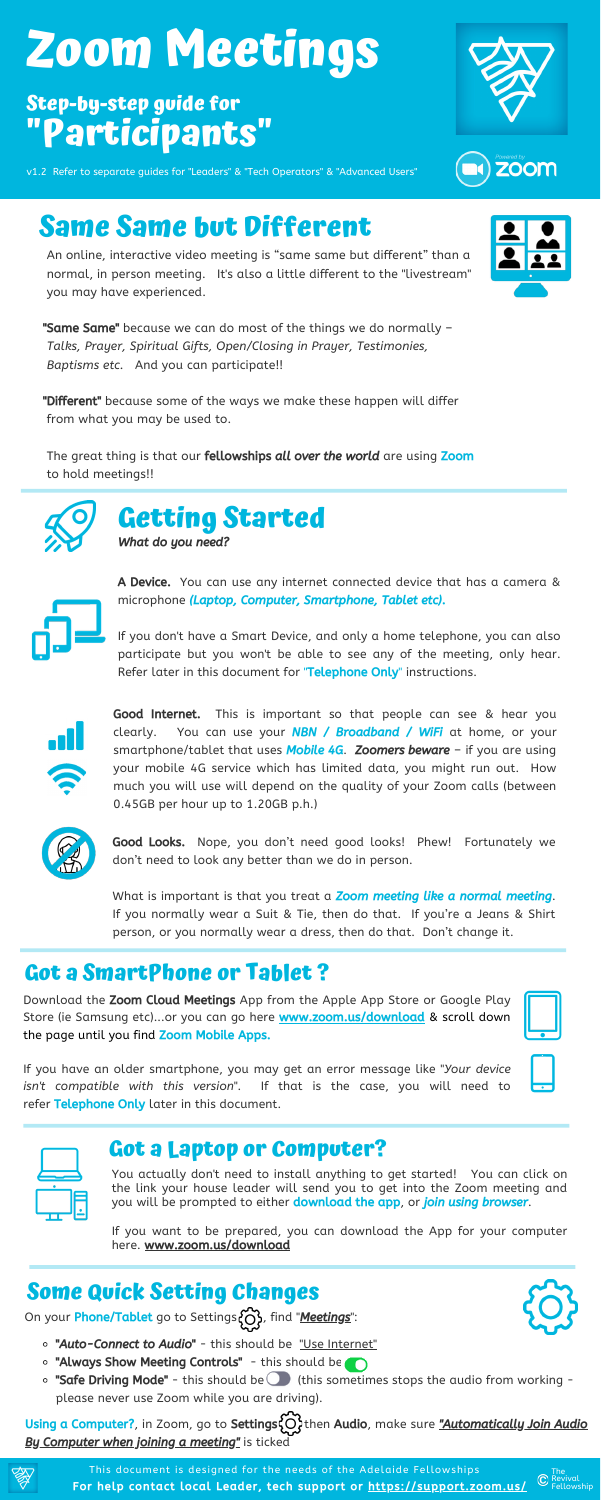#### **Ask your leader for a test call**



It's really important that you do this at least a few days before your 1st meeting.

Why? It will help you iron out any issues & will make you feel more comfortable - plus, we don't want the 1st part of our meetings to be about ironing out technical issues if we can help it.

You will need to know how to **Mute / Un-mute** the microphone, how to place your **device /camera** so you can be seen and how you can turn up the volume you hear.



Here's some of the general things you will use when you participate in a meeting.

*people on screen, and they*  $3:42$  $\blacksquare$   $\approx$   $\blacksquare$ *will see you -* just like an actual meeting *in person.* ⊲∗ भि 780-535-698 @ *No different - wow! Keep your* camera on *during the meeting, but if for any reason you need to Swiping from "right" to turn it off, this is the place. "left" on your touchscreen It will have a line through*

# **Ready, Set...**

OK...you're nearly ready to go...there's just a *couple* more things you need to do before you attend your 1st meeting.

### **What will it look like when you're using A Phone / Tablet?**

For help contact local Leader, tech support or <https://support.zoom.us/> This document is designed for the needs of the Adelaide Fellowships

### **Here's some other tips if you're using a Phone/Tablet**

*You will see the other*



- Put your phone/tablet in a stand / cradle etc. If you hold it in your hand the whole time, even the slight movement of your hand might make people at the other end seasick!
- Don't sit with your back against a window the camera in your phone/tablet doesn't like the light that comes in through the window.



| <b>Please Enter Your Name</b>               | Put your 1st $\epsilon$ Last Name in here |  |
|---------------------------------------------|-------------------------------------------|--|
| "Zoom" would like access to your camera     | OK                                        |  |
| <b>Video Preview</b>                        | Select "Join with Video"                  |  |
| "Zoom" would like access to your Microphone | OK                                        |  |
| "Zoom" would like to send you Notifications | Allow                                     |  |

### **You might get asked these on your Phone/Tablet**

These pop-ups may appear when you 1st use Zoom:



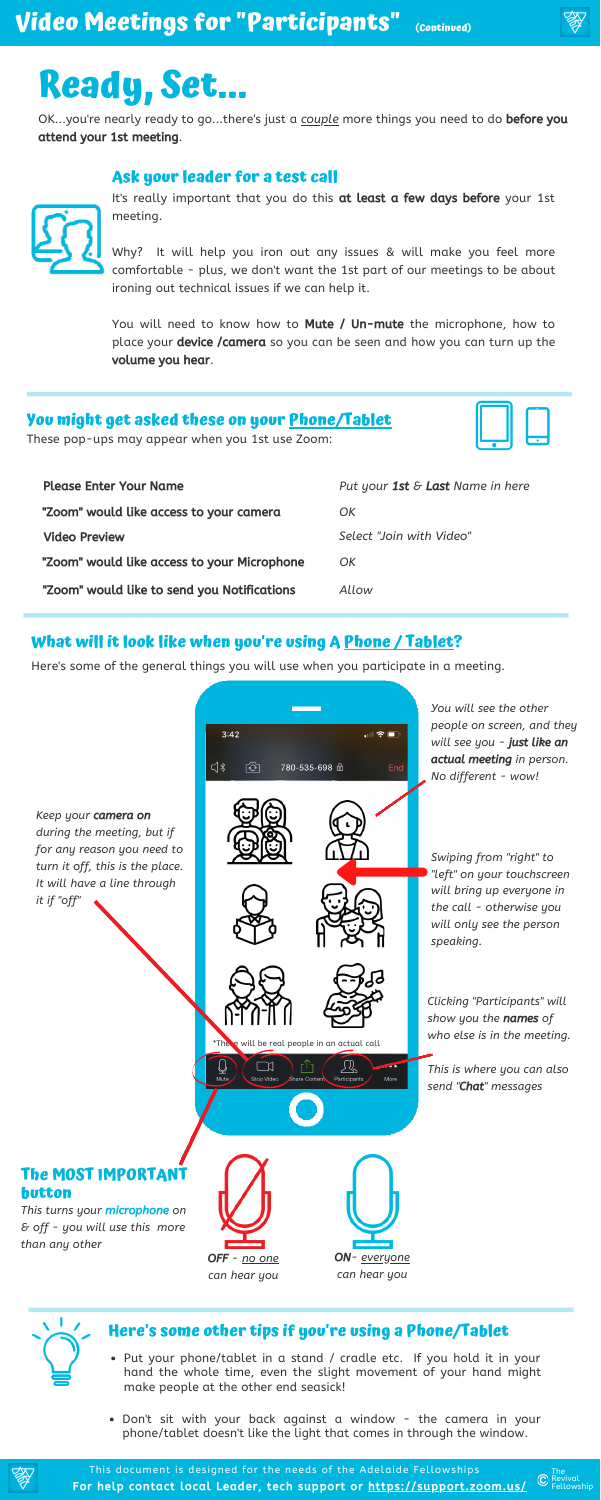

If you only have a Telephone (mobile or home phone) & no internet, you can still dial into the meeting (you just won't see anyone).



Your House leader, Area Leader, Youngies Leader etc will send you a link (in whatever way they normally do, ie Text Message, WhatsApp etc)

Please contact your Leader for more details

It will look something like this https://us04web.zoom.us/j/5313dsfsf - you may get prompted for a password, if you do, just enter it in (as long as your leader has remembered to send it to you)

If you haven't been sent a link, but just have just been given a Meeting ID like this 123456789, just enter this when you clickon "Join a Meeting"



**(Continued)**

### **That's pretty much it - you're ready to go!**

### **Telephone Only?**

Here's some of the general things you will use when you participate in a meeting.

#### **What will it look like when you're using a Laptop or Computer?**

### **Here's some other tips if you're using a Laptop/Computer**

- Make sure the camera is around your eye height. If it's too low, we might end up looking up your nose!
- Don't sit with your back against a window the camera doesn't like the light that comes in through the window.



### **You might get asked these on your Laptop / Computer**

For help contact local Leader, tech support or <https://support.zoom.us/> This document is designed for the needs of the Adelaide Fellowships

These pop-ups may appear when you 1st use Zoom:

| <b>Download Zoom</b>                            | You can either download Zoom, or just click<br>"Join from your Browser". |
|-------------------------------------------------|--------------------------------------------------------------------------|
| <b>Your Name</b>                                | Put your 1st $\epsilon$ Last Name in here $\epsilon$ "Join"              |
| us04web.zoom wants access to your<br>microphone | Allow                                                                    |
| "Zoom" would like access to your camera         | Allow                                                                    |
| Join Audio by Computer                          | Select "Join Audio by Computer"                                          |

*This is your* most important 開 *button. It turns your microphone on & off - you will use this more than any other (when it's "off" you are muted & can't be heard. The* \*These will be real people in an actual call *icon will have a*  $\mathbf{R}^2$ Ł. ⊕ Υ  $\bullet$ **Leave Meetir** *line through it)* Participar Share Scre *Keep your* camera on *during the meeting, but if for any reason you need to turn it off, this is the Clicking "Participants" will show place. It will have a line through you the* names *of who else is in it if "off" the meeting.*



*You will see the other people on screen, and they will see you -* just like an actual meeting *in person. No different - wow!*

> *This is where you can also send "*Chat*" messages*



*There will be some buttons at the top of the screen where you can* change the layout *of how many people you can see on screen (try it out during the call!)*